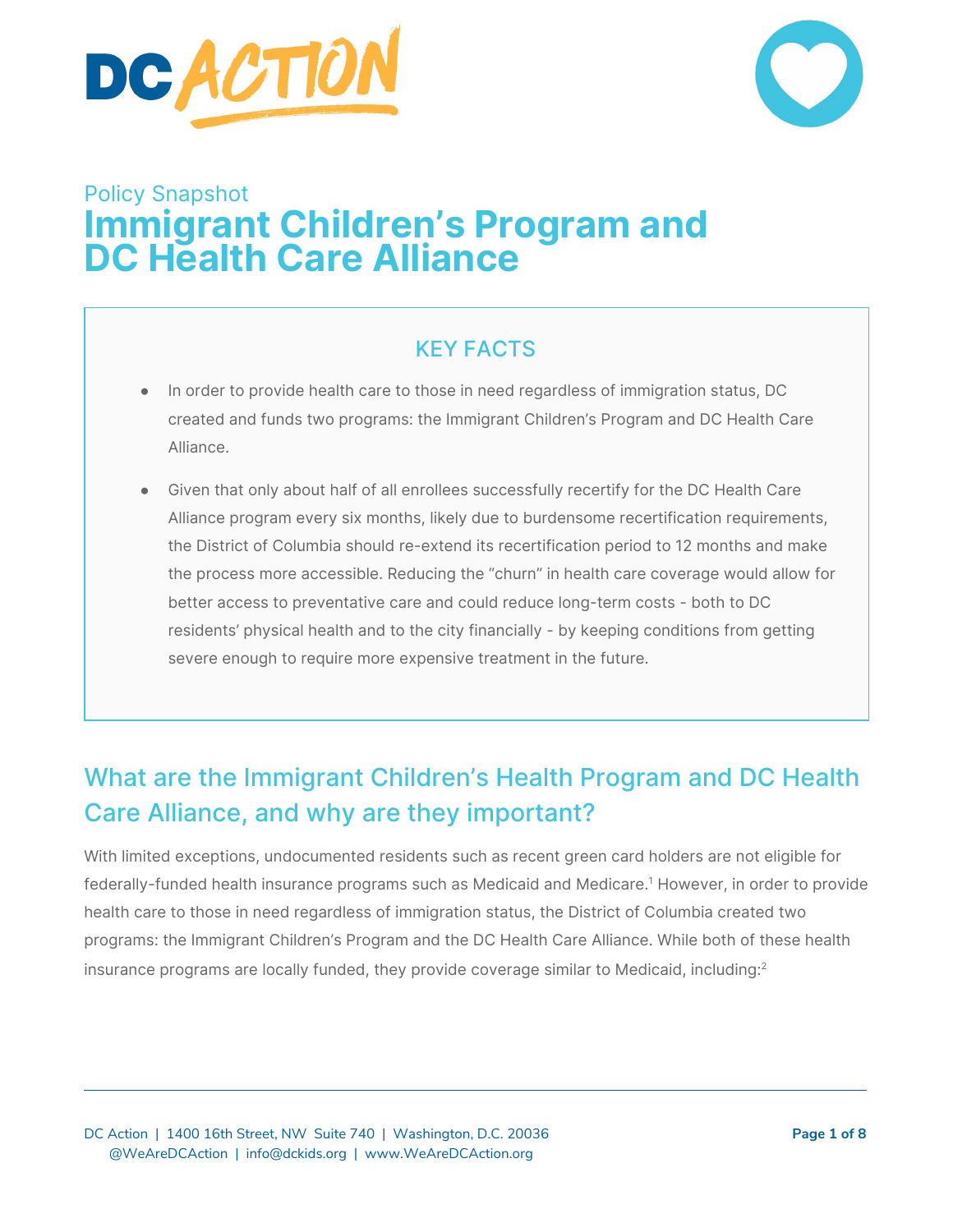



|                                                    | <b>Immigrant Children's Program<sup>3</sup></b> | DC Health Care Alliance <sup>4</sup> |
|----------------------------------------------------|-------------------------------------------------|--------------------------------------|
| Doctor visits                                      | $\mathbf{v}$                                    | $\checkmark$                         |
| Preventive care (checkups, diet,<br>and nutrition) | $\checkmark$                                    | ✓                                    |
| Vision                                             | $\checkmark$                                    |                                      |
| Prenatal care                                      |                                                 | ✓                                    |
| Dental care                                        | $\checkmark$                                    | $\nu$ (up to \$1000)                 |
| Prescription drugs                                 | $\checkmark$                                    | $\checkmark$                         |
| Laboratory services                                | $\checkmark$                                    | ✓                                    |
| Medical supplies                                   | $\checkmark$                                    | ✓                                    |

# Who are the Immigrant Children's Program and DC Health Care Alliance intended to help?

The Immigrant Children's Program is available to District residents who<sup>5</sup>:

- 1. Are 20 years old or younger
- 2. Are not eligible for Medicaid
- 3. Have income at or below 200% of the Federal Poverty Line

Similarly, DC Health Care Alliance is available to District residents that meet the following requirements: $^6$ 

- 1. Are 21 years old or older
- 2. Have no other health insurance and are not eligible for Medicare or Medicaid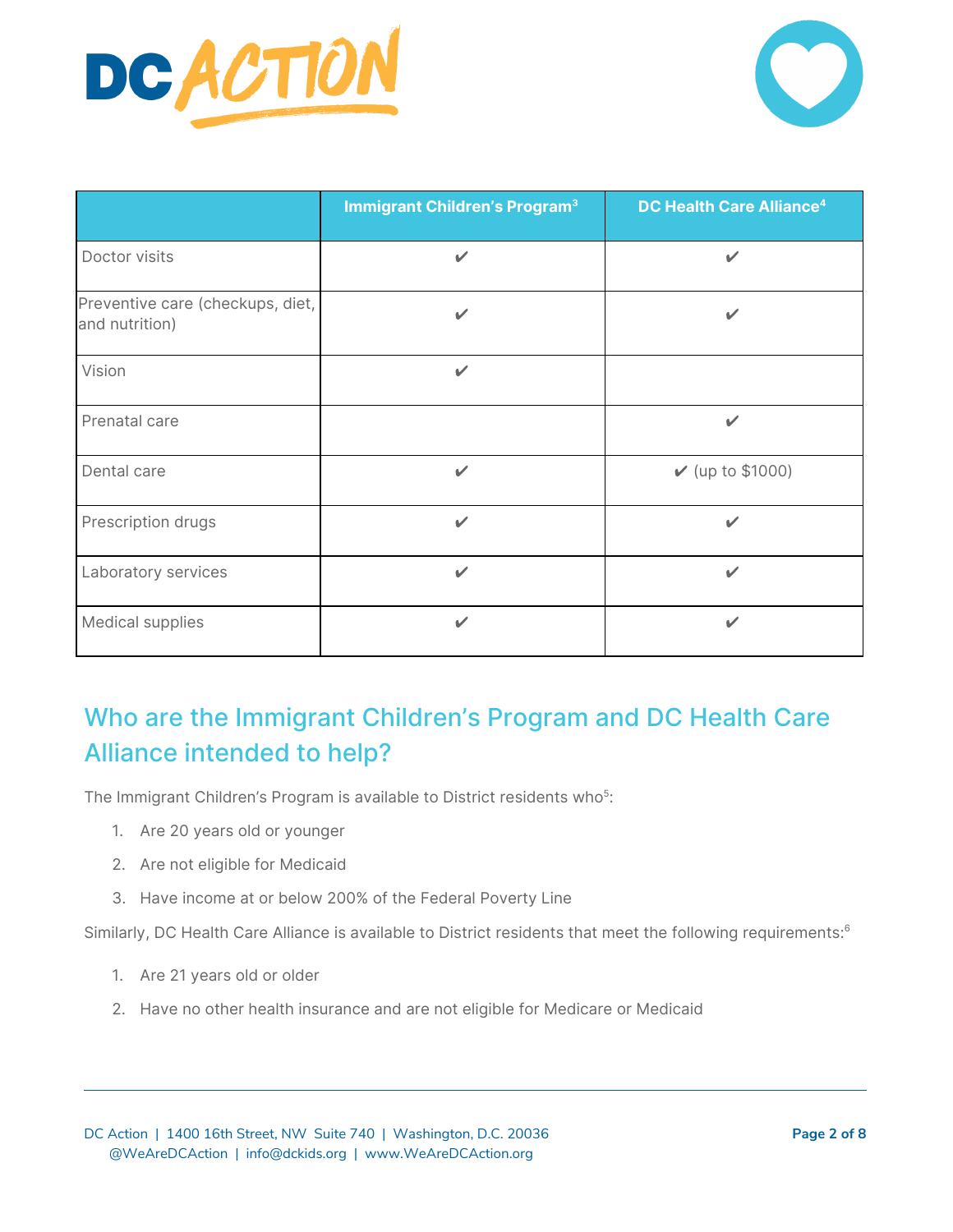



- 3. Have resources (a bank account, for example) at or below \$4,000 for a single applicant and at or below \$6,000 for couples and families
- 4. Have income at or below 200% of the federal poverty level

As of fiscal year 2018 roughly half of the DC residents enrolled in the Alliance were Latinx and a quarter were Black, with most of the rest being identified as "other" race (49%, 25%, and 21%, respectively) and just 1 percent each white and Asian/Pacific Islander.<sup>7a</sup> Unfortunately, DC Health Care Finance has not reported coverage rates for eligible DC residents. So, for example, we know that there are more Latinx and Asian American people in DC's foreign-born non-citizen population compared to its native population (38 vs 8% for Latinx, and 17 vs. 2% for Asian American).<sup>7b</sup> But because different immigration statuses (e.g. green card holders, asylees, those with temporary protected status, H-1B visa holders) qualify for Medicaid and the Alliance in different ways, and, of course, many immigrants have incomes beyond the level that allows for enrollment in the Alliance (or, as is the case for most H1B visa holders, have private health insurance), getting an exact picture of the eligible population is quite challenging.

Similarly for the Immigrant Children's Program, we can say that about 2% of DC children are not U.S. citizens 8 , but some of those children have immigration statuses that allow them to be eligible for CHIP (and therefore ineligible for ICP), and some are in families with income above the eligibility criteria, making it hard to get an exact picture of the eligible population. Regarding income, we know that for married couples with children, poverty rates are higher for foreign-born than for native-born couples (7 vs. 2%). When looking at all families, however, not just those with married couples, poverty rates are actually lower for foreign-born than for native families, and also many foreign-born parents have children born in the U.S.<sup>9</sup> So, while we know (see below) how many people these programs are serving, we cannot say how many eligible DC residents are still not being served.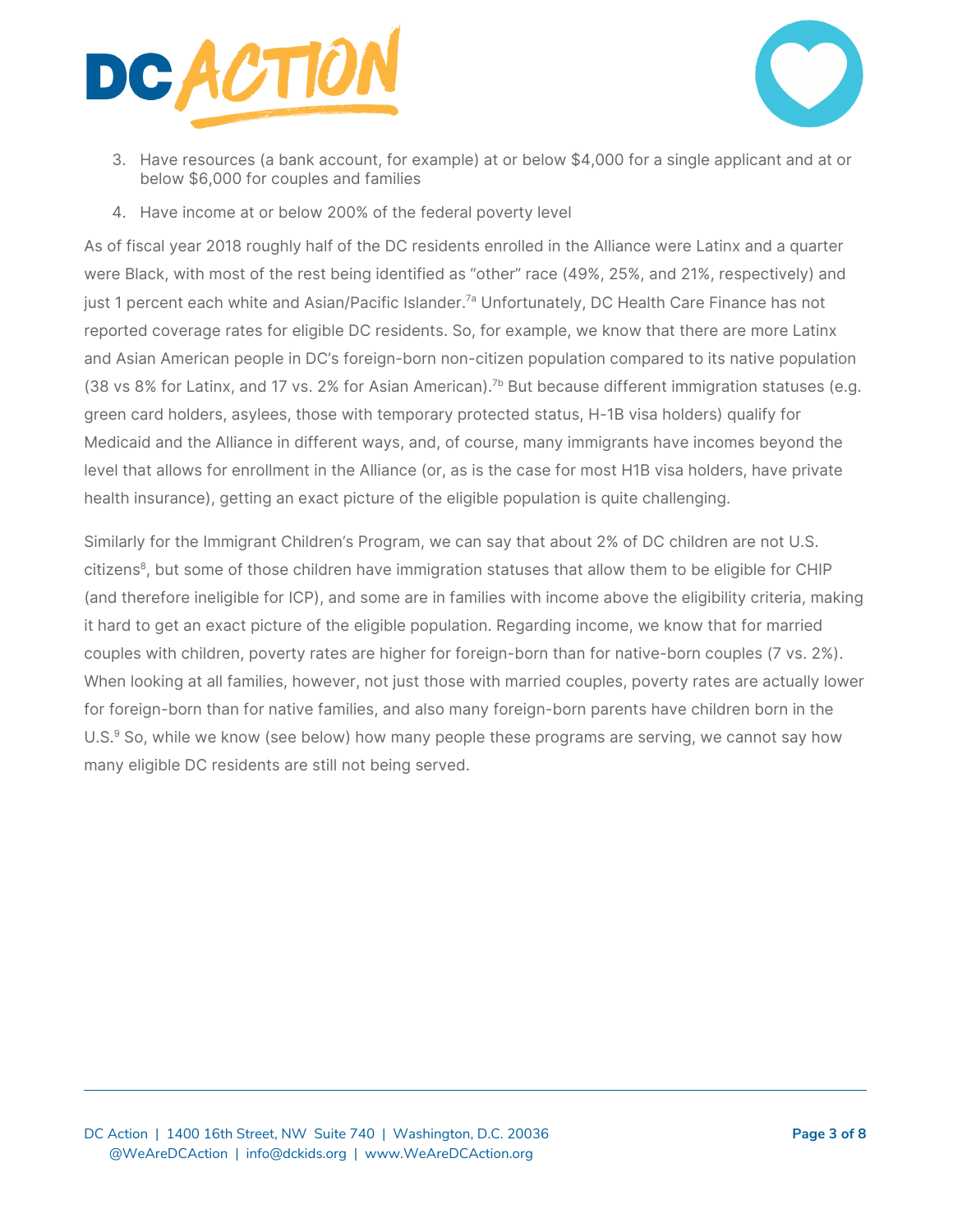



# How do the Immigrant Children's Program and DC Health Care Alliance operate?

#### How to apply

Prior to the COVID-19 pandemic, District residents applied to the DC Health Care Alliance by completing the [application](https://dhs.dc.gov/publication/combined-application-benefits)<sup>[10](https://dhs.dc.gov/publication/combined-application-benefits)</sup> by mail, fax, or at an in-person service center.<sup>11</sup> The application is a part of the Combined Application for Benefits. Additionally a face-to-face interview was required at application (could be conducted by phone only for a narrow subsection of residents with disabilities, etc.) and the application had to be renewed every six months thereafter.<sup>12</sup>

During the public health emergency DC has allowed for online applications and telephone interviews for new applicants and has waived the recertification requirement. In addition, in 2020, looking beyond the public health emergency, DC Council passed funding for FY21 to allow one of the two twice-yearly recertification appointments to be done by phone rather than in person. District residents can apply to the lmmigrant Children's Program <u>[online](https://enroll.dchealthlink.com/users/sign_up)<sup>[13](https://enroll.dchealthlink.com/users/sign_up)</sup> or in [person](https://dhs.dc.gov/service/find-service-center-near-you)</u>.<sup>14</sup>

### How much do these programs cost participants?

There are no monthly premiums, copayments, or other charges for covered services for DC Health Care Alliance and the Immigrant Children's Program. 15

## Who benefits from the Immigrant Children's Program and DC Health Care Alliance?

The last recent monthly enrollment report before the pandemic indicates that in February 2020 there were 15,683 residents participating in the DC Health Care Alliance and 4,206 children in the Immigrant Children's Program. Enrollment in the Alliance increased somewhat during the pandemic: the most recent monthly enrollment report indicates that in December 2020 there were 18,568 people in the Alliance (ICP enrollment has remained stable).<sup>16</sup> The pre-pandemic enrollment numbers in both programs had been relatively stable for several years after a nearly one-third drop in enrollment when the DC Health Care Alliance switched from annual to six-month recertification (see chart on next page).<sup>17</sup>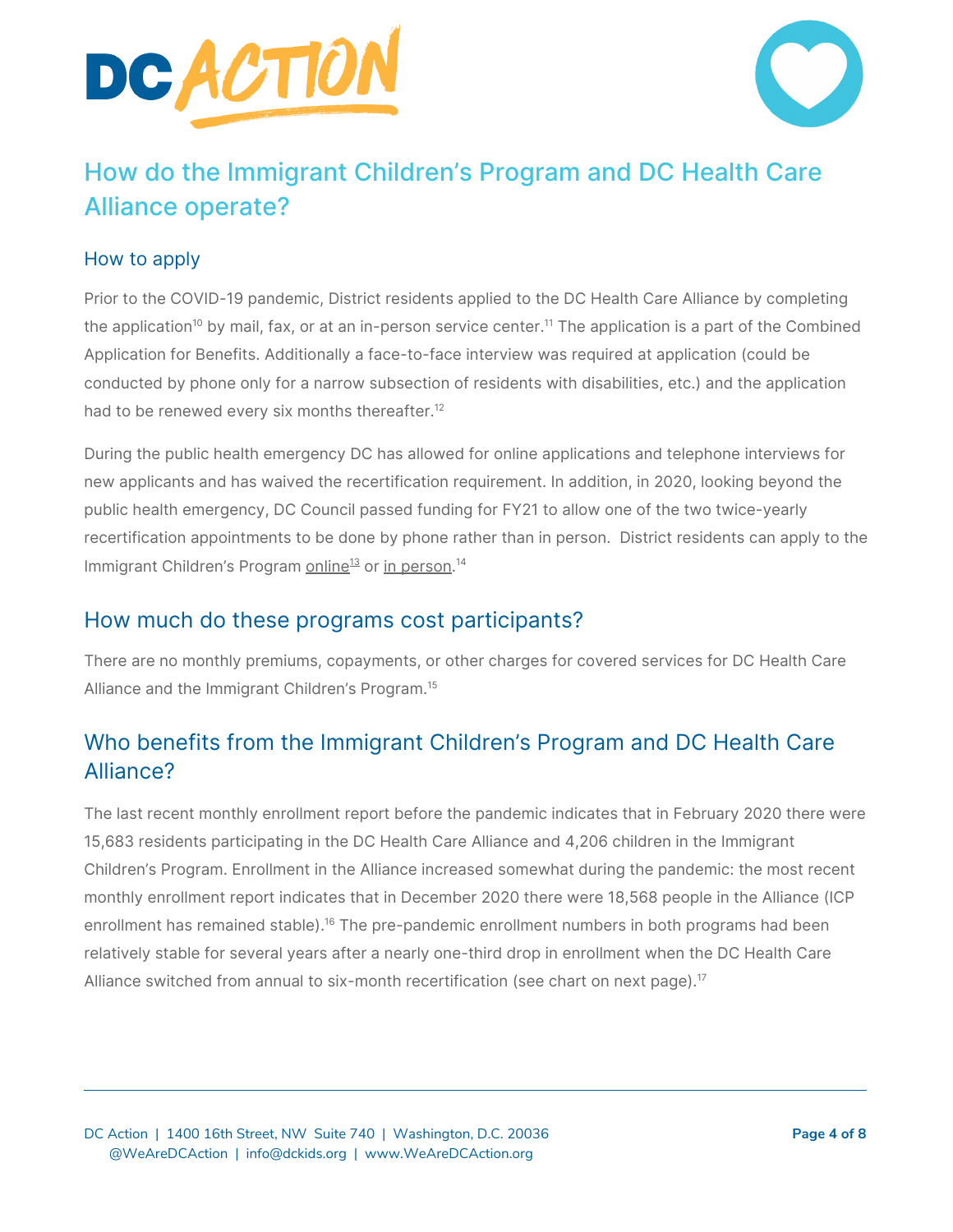



While DC Health Care Alliance enrollment had been stable for the past several years, enrollees' use of health care services increased between 2013 and 2017 due to a combination of the average age of enrollees increasing (which tends to come with more medical issues) and somewhat increased coverage.<sup>18</sup>



# Opportunities to improve the DC Health Care Alliance and Immigrant Children's Program

#### Extend Recertification Period to 12-Months

There is a major opportunity to further strengthen the Health Care Alliance by extending its recertification period to 12 months.

During the COVID-19 pandemic this requirement (which at the time was exclusively in person for all but a handful of participants) was suspended in the short term, but there's no indication that the change will continue after the pandemic is over. 20

Extending recertification and eliminating the in person requirement is important because only about half of all enrollees successfully recertify.<sup>21</sup> This high churn rate (the rate at which individuals transition between different types of insurance and/or lose insurance coverage) is likely the result of the burdensome recertification requirement as opposed to a loss of eligibility due to a change in income or residency status.<sup>22</sup> Such churn has been shown to lead to numerous adverse effects for individuals, including delayed health care access, reduced medication adherence, and increased emergency room visits. <sup>23</sup> In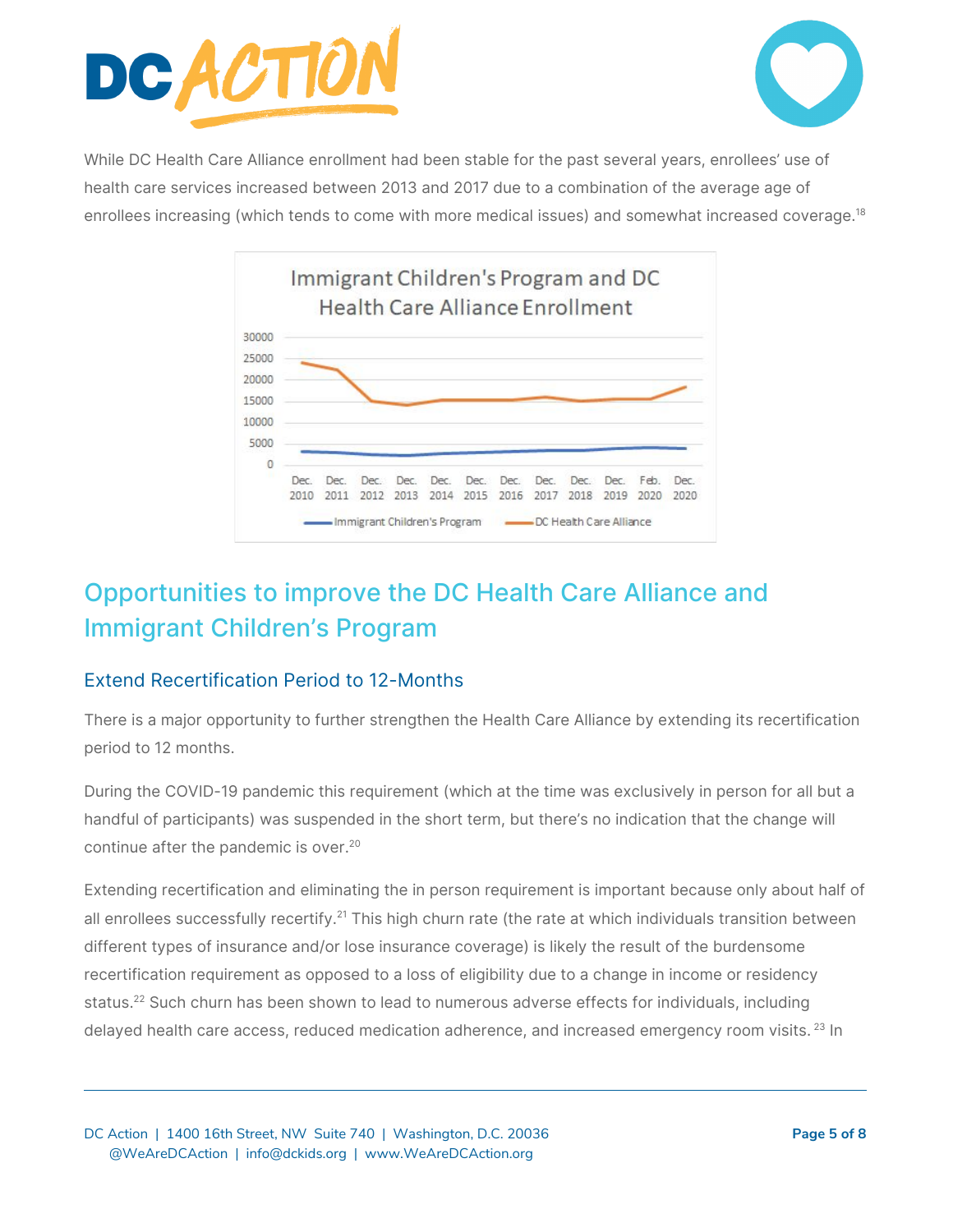



the District, where 41% of residents who don't have U.S. citizenship are Latinx, 18% are Black, and 13% are Asian American, churn in health care access for immigrants is likely to disproportionately impact people of color. <sup>24</sup> Extending the recertification period to 12 months would not only reduce this harmful churn but also align the program with Medicaid's 12-month certification period. <sup>25</sup> Similar to Medicaid's shift from fee-to-service to managed care, in the long run better continuity of coverage has the potential to save the city money if residents access preventative care, which alleviates the need for more expensive treatments in the future. DC took a helpful step to make recertification less of a barrier by allowing it to be done by phone once a year in addition to in person once a year. An even more helpful step, however, would be to fund Bill 23-890, passed in December of 2020, which would make recertification annual.and eliminate the in-person requirement altogether. 26

In the Financial Impact Statement for that legislation the Office of Revenue Analysis estimated that DHCF can absorb the cost of this change in fiscal year 2021 but will need an additional \$34.85 million over the 2021-2024 financial plan to implement the bill<sup>27</sup> though given that enrollment has not skyrocketed during the period during the pandemic in which re-certification is waived it may be possible to absorb more of the cost than forecasted. In addition, the District must also review Alliance and Immigrant Children's Program application language to make sure that the language does not deter eligible families from applying. With the lingering chilling effect of the Trump administration's expansion of the public charge rule, even with the Biden administration reversing that expansion,<sup>28</sup> immigrant families may be less likely to apply for benefits. DC Health Care Finance must be aware of this concern and make sure to provide clear and consistent information around eligibility rules for the program.

## Break Down Program Data by Race

Last but not least, to better understand the impact of decisions such as switching the recertification period for the Alliance and how well the Alliance and the Immigrant Children's Program are working, DC should report re-enrollment, utilization, and outcome data disaggregated by race. If racial disparities exist in the percentage of enrollees who do not recertify, or in the percentage of Alliance enrollees who get preventative care on a consistent basis, there may be systemic barriers to doing so. Similarly, by publicly reporting data on outcomes (similar to Medicaid's State Health System performance measures), and disaggregating those data by race, the District can better understand where it's doing well and where there may be areas for improvement.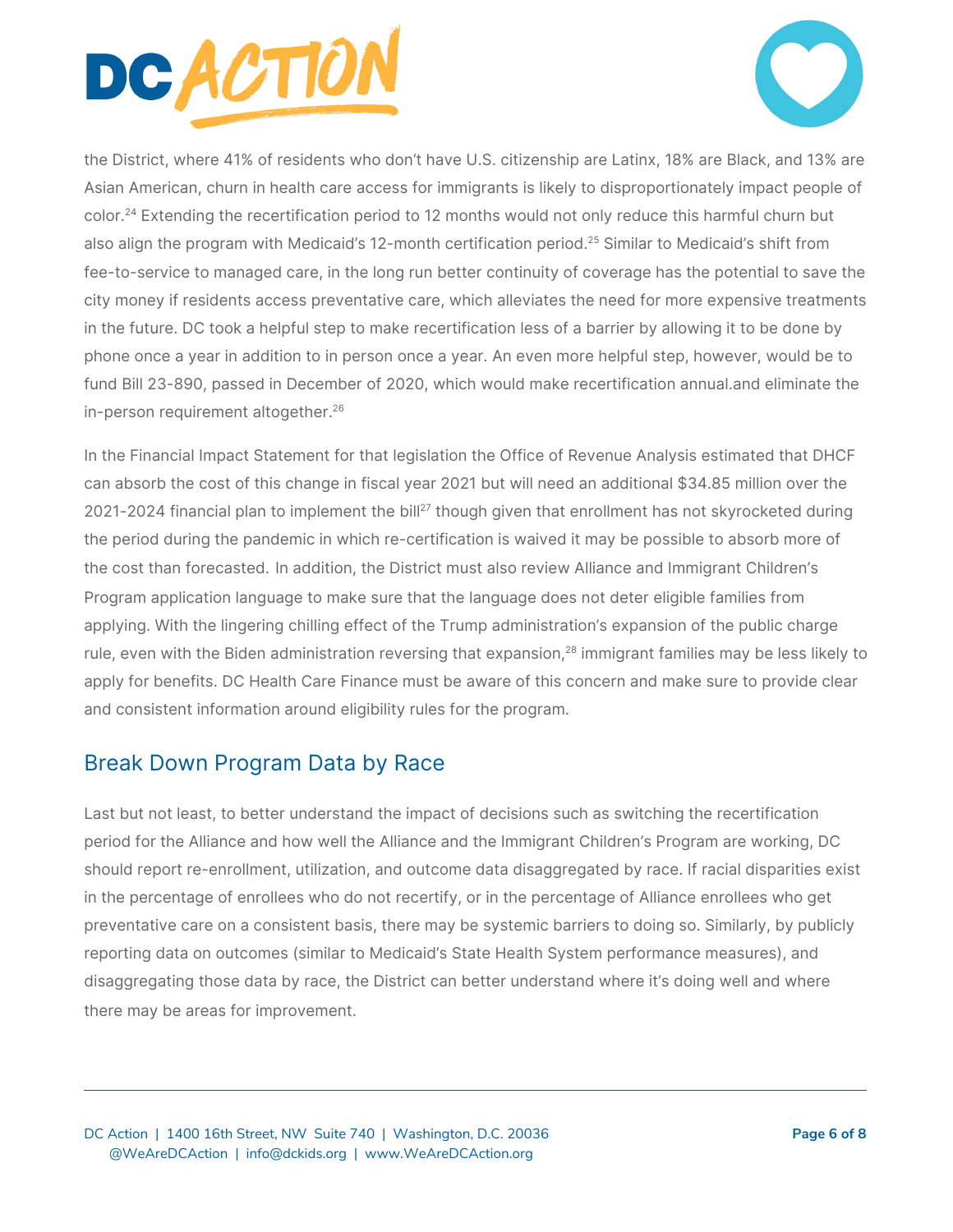



## **Endnotes**

- 1. [https://dchealthlink.com/node/1689;](https://dchealthlink.com/node/1689) [https://www.healthcare.gov/immigrants/lawfully-present-immigrants](https://www.healthcare.gov/immigrants/lawfully-present-immigrants/)
- 2. <https://dhs.dc.gov/service/medical-assistance>
- 3. <https://dhcf.dc.gov/service/immigrant-childrens-program>
- 4. <https://dhcf.dc.gov/service/health-care-alliance>
- 5. <https://dhcf.dc.gov/service/immigrant-childrens-program>
- 6. <https://dchealthlink.com/node/2478#que1>
- 7a. https://dccouncil.us/wp-content/uploads/2019/04/dhcf.pdf
- 7b. American Community Survey Table S0501 2019 2-year estimates

8. ibid. However, due to the small sample size there's a big margin of error. In 2018 data from this same source the percentage was 4% rather than 2%.

#### 9. ibid

- 10. <https://dhs.dc.gov/publication/combined-application-benefits>
- 11. <https://dhcf.dc.gov/service/how-apply-medical-coverage>
- 12. <https://dhs.dc.gov/service/find-service-center-near-you>
- 13. [https://enroll.dchealthlink.com/users/sign\\_up](https://enroll.dchealthlink.com/users/sign_up)
- 14. <https://dhs.dc.gov/service/find-service-center-near-you> See also <https://www.myamerigroup.com/dc/benefits/enroll.html>
- 15. <https://dchealthlink.com/node/2478#que1>
- 16. <https://dhcf.dc.gov/page/monthly-medicaid-and-alliance-enrollment-reports>

17. 6 month recertification for the Alliance was implemented in October 2011. For more details see <https://dccouncil.us/wp-content/uploads/2019/04/dhcf.pdf>

18.

[https://dhcf.dc.gov/sites/default/files/dc/sites/dhcf/publication/attachments/DC%20Health%20Care%20Alliance%20Demographics%](https://dhcf.dc.gov/sites/default/files/dc/sites/dhcf/publication/attachments/DC%20Health%20Care%20Alliance%20Demographics%20and%20Cost%20Drivers%20FY%2013-17%20101018%20KT%20Approved.pdf) [20and%20Cost%20Drivers%20FY%2013-17%20101018%20KT%20Approved.pdf](https://dhcf.dc.gov/sites/default/files/dc/sites/dhcf/publication/attachments/DC%20Health%20Care%20Alliance%20Demographics%20and%20Cost%20Drivers%20FY%2013-17%20101018%20KT%20Approved.pdf)

19. <https://www.kff.org/disparities-policy/issue-brief/health-coverage-and-care-of-undocumented-immigrants/>

20. <https://dhcf.dc.gov/service/how-renew-your-medical-coverage>;

<https://coronavirus.dc.gov/release/during-modified-dc-government-operations-many-services-still-operating>

21.

[https://www.dcfpi.org/all/no-way-to-run-a-healthcare-program-dcs-access-barriers-for-immigrants-contribute-to-poor-outcomes](https://www.dcfpi.org/all/no-way-to-run-a-healthcare-program-dcs-access-barriers-for-immigrants-contribute-to-poor-outcomes-and-higher-costs/#_edn1)[and-higher-costs/#\\_edn1](https://www.dcfpi.org/all/no-way-to-run-a-healthcare-program-dcs-access-barriers-for-immigrants-contribute-to-poor-outcomes-and-higher-costs/#_edn1)